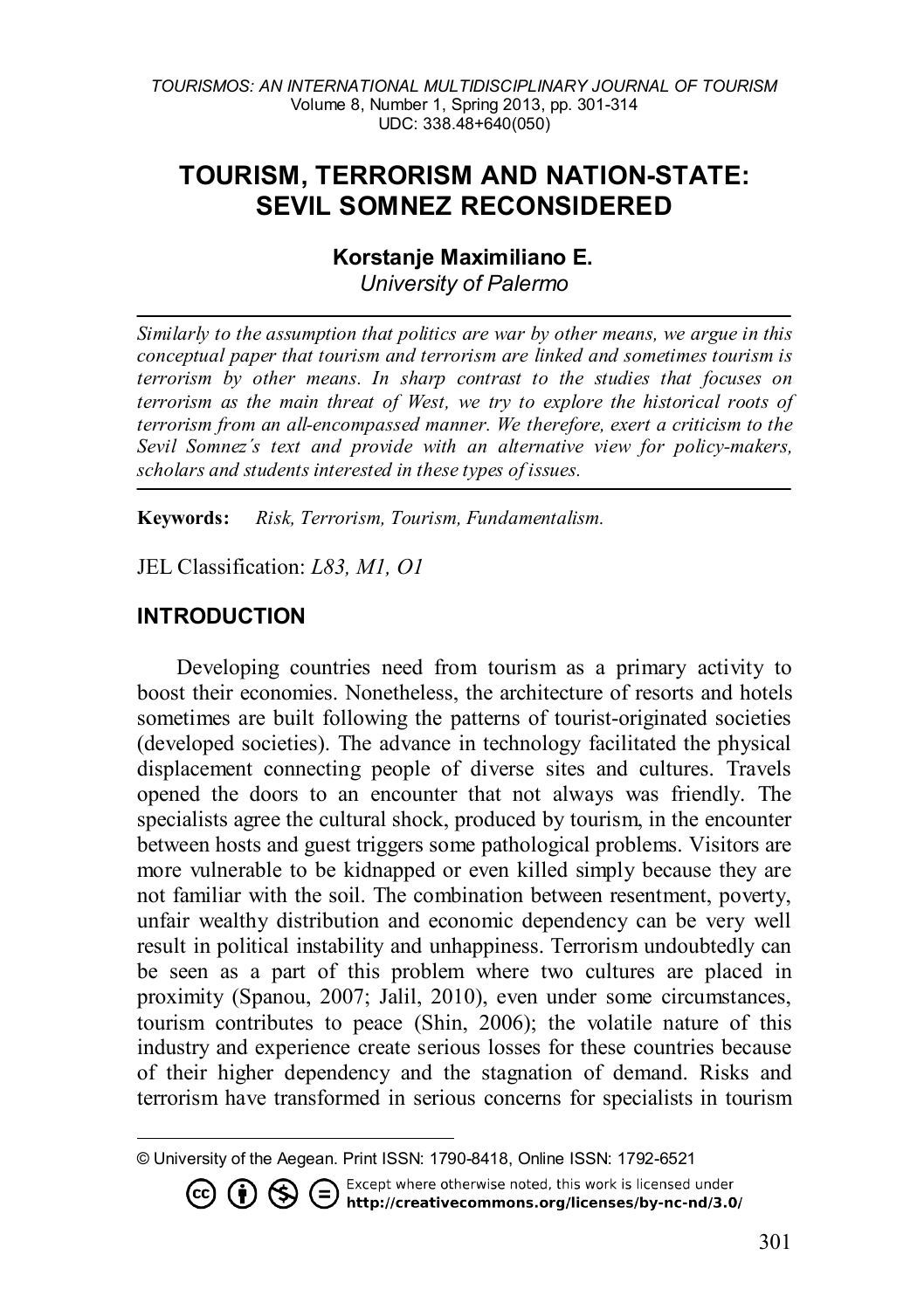and hospitality (Bouzon and Devillard, 2010; Abdel-Azim, 2010). Televised in the media for thousand million of viewers, terrorism scares further by its effects than its reasons. Efforts placed to solve the problem not only fail but also aggravate the situation to the extent of leading industrialized-societies to a paradox. Whilst West advanced exponentially their technological supremacy over the rest of the world in means of mobility, transport, trade and information, one of the characteristics of terrorism seems to be the unpredictability of next attacks. Demonized in last years as the "axis of evilness", terrorism becomes in a serious challenge for radicalized-West unable to bolster an honest dialogue with otherness.

# **TERRORISM VS TOURISM**

After 9/11, the world saw religious fundamentalism a serious challenge to defeat, but not only this, terrorism became in a threat for the activity and well-functioning of this growing industry. Even though terrorism existed before this event, even there are chronicles dated from the first century B.C that describes how Roman travelers were attacked during their journeys by a bunch of insurgents, US learnt how much vulnerable are armies against these types of unexpected onslaughts. Undoubtedly, WTC caused a serious commotion in the public opinion worldwide. The advances in transport means that before were the prides of US were now manipulated and directed against Americans. One of the most pervasive consequences of terrorism in US was not by their damages, but the narrative they created. Post 9/11 US tightened the security in the borders, and performed two preventive wars not only spending a millionaire sum of money but also gaining international condemnation. The republican order and democracy showed to the world that in some circumstances, big fishes (under the right of stronger) can invade military a country without any consensus.

In this conjuncture, Sevil Somnez, assistant professor of Arizona State University, was indeed one of the most recognized scholars who have explored the connection between terrorism and tourism. Even if Somnez's research, entitled Tourism, Terrorism and Political instability was published at Annals of Tourism research in 1998, 3 years before World Trade Center's attack, his developed passed the proof of time and seems to be now widely quoted in other related studies. For that reason, we are needed to exert certain criticism on her view because it represents the existent discourse in United States respecting to Third World and Terrorism.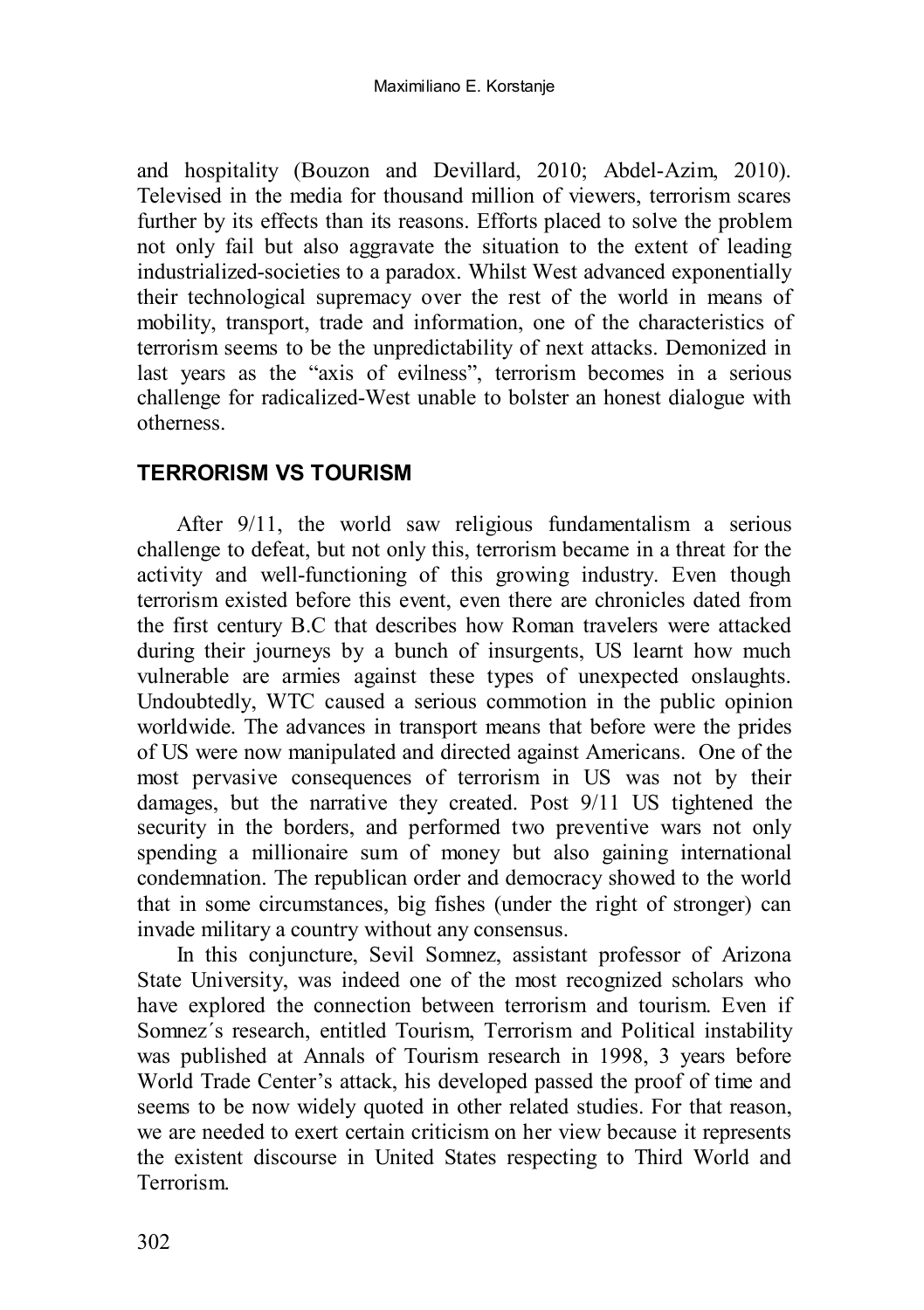#### *TOURISMOS: AN INTERNATIONAL MULTIDISCIPLINARY JOURNAL OF TOURISM* Volume 8, Number 1, Spring 2013, pp. 301-314 UDC: 338.48+640(050)

In her work, S. Somnez introduces readers to the history of terrorism from Ancient Roman Empire in Judea and other colonies up to date. Taking her cue from the US department of State, she innocently considers terrorism as a form of political expression based on the violence exerted against civilians; a sort of violence that must be condemned. One of the most frightful aspects of terrorism seems to be associated to its thirst for killing innocents and unarmed citizens in order to generate a high emotional impact. Following this, the mass-destruction weapons are one of the most important worries of Western states. The relevance of media in the configuration of terrorist's message is conceptualized by means of three elements: a) a transmitter of message (who is denominated as terrorist), b) recipient or audience of the message (target of attack) and c) the resulted feedback between terrorists and popular wisdom. The role of experts is more than important to anticipate where and under what circumstances the next attack will take shape. For Somnez, Marxist/Leninist movements set the pace to "Islamic Fundamentalism". This new wave of violence will cover many under-developed and undemocratic pour countries for what the nations around the world should join "forces" in counter-terrorism strategies, law enforcement and policies. There was unfortunately an inextricably interconnection between turmoil, political instability and terrorism. Frequently, those countries where civil wars and ethnic disputes predominate are a fertile source for the surface of terrorism. Many examples validate the idea that prolonged terrorist attack against a certain target not only affect the destinationimage but also impinges on tourism industry as a whole.

As the previous argument given, Somnez enumerates a set of diverse countries where terrorists acted ranging from Egypt toward Northern Ireland or Mexico. Even though she accepts previously terrorism varies on the culture and country where it is hosted, from this perspective, Somnez confuses the social forces of terrorism in countries that remain serious differences each other. This moot point leads her development to combine statistics whose sources are not appropriately quoted with ad-hoc hypotheses. Logically, terrorist goals achievements and publicity of their acts are associated to a downright ideological resistance to hedonism. Depending on their goals, terrorist cells are classified in revolutionary or sub revolutionary. Their goals differs from ideological (put in long-range encouraging a national revolt), tactical (short range and moved by particular interests) towards strategic for denoting long-simmering interests. Since terrorists vindicate often a stance which is unheard by a stronger State, they camouflage among local population and make of western tourists their primary target in order for their claims to be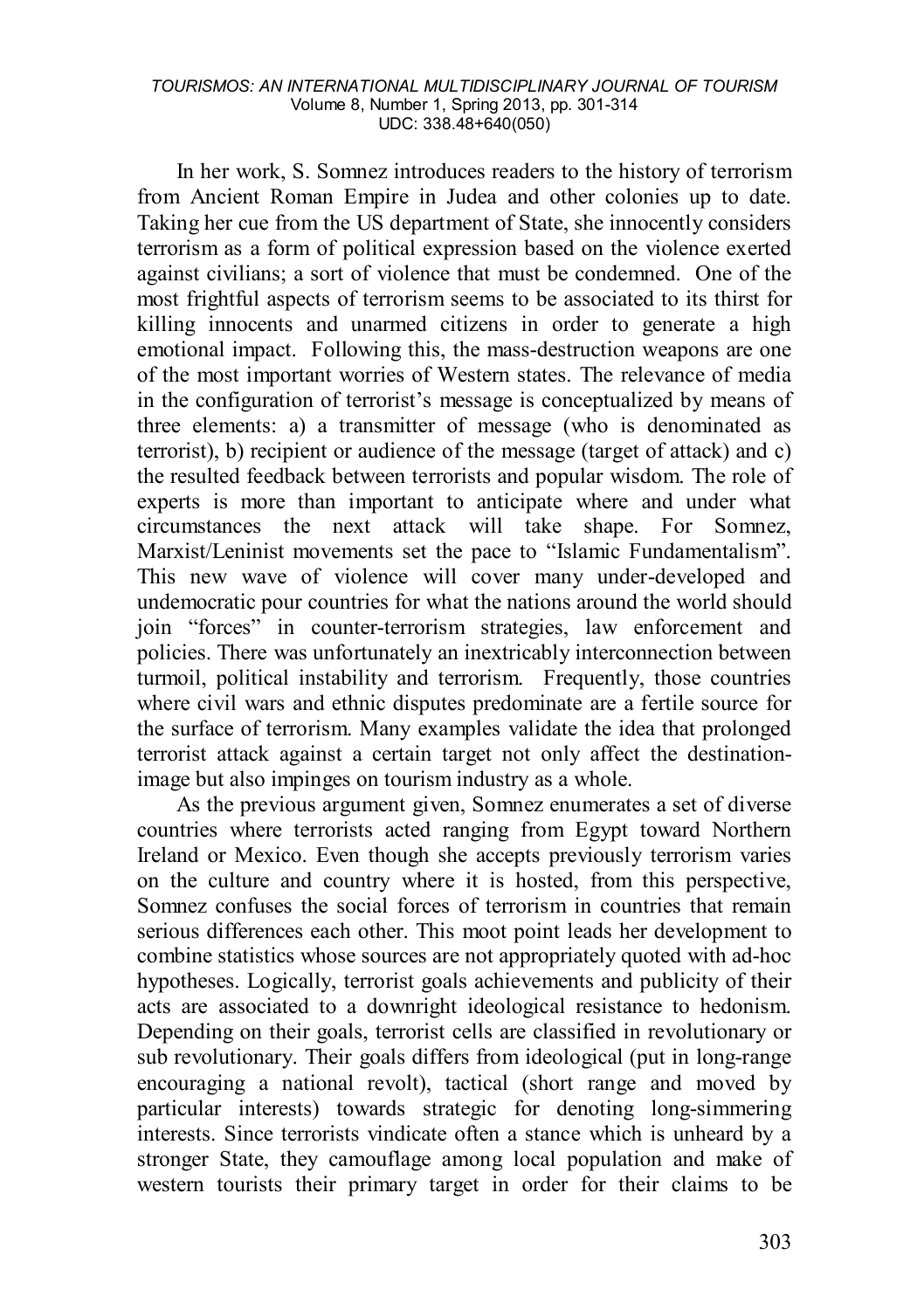seriously taken in consideration. For Somnez, tourism represents the most important aspect of capitalism and its decline allows terrorists to impose their political advantages unilaterally. Following this reasoning, Somnez explores the liaison between development failures and political discontents to conclude that in part development does not take for granted resentment but encourages the inter-class division creating friction and discontent. In accordance to Aziz, tourists and local actors are fully dissociated by languages, style of lives, class-behavior and other ethnicbarriers. This sentiment of bitterness is also engendered by cultural values and particular attitudes which would be incongruent with Islam. Here is important to note that fundamentalism has nothing to do with Marxism. While the latter were enrooted into the capitalist logic, the former one represents a counter-response to modernity. If one accepts, modernity standardized the consumption beyond the limits of West, this symbolic expansion contrasts with traditional forms of life.

By the combination of statistical and quantitative methods, it would be widely showed that terrorism and other disrupting events affect negatively tourism industry. The consistency of their findings is significant in comparison with the potential risk in tourist behavior. The process of decision making, Somnez adds, is changed or altered whenever the travelers perceive risks. Even though this has not been appropriately researched, reaction to terrorist attacks involved not only the target but also the neighboring countries too. Dysfunctional to business, risk should be examined and understood by scholars. From this perspective, Somnez introduces to the discussion a new concept: the risk. As a negative and constraint, risk perception would affect the development of local economies and tourism as-well. The existent psychological literature applied on management showed that people when are in danger modifies their attitudes and cancel their reserved trips. Involuntarily, this suggests that people is a rational agent able to maximize their benefits meanwhile their disbenefits are minimized. As rational consumer, the tourist avoids in visiting zones of political instability. . Implicitly, the risk perception not only is functional to terrorism but also to destination-substitution and economical losses.

To some extent, Mass-media exerts influence in the coverage of terrorist attacks emphasizing at their effects but not their causes. Basically, terrorism gave to "America" a reason to be victimized and over-valorized. The tourist experience seems to be as the second element she employs to quantify her ethnocentric theory. Since travel is or should be an enjoyable experience any hazard, as terrorism, can be immediately dysfunctional to the apprehension of deep emotions as fear and angst. The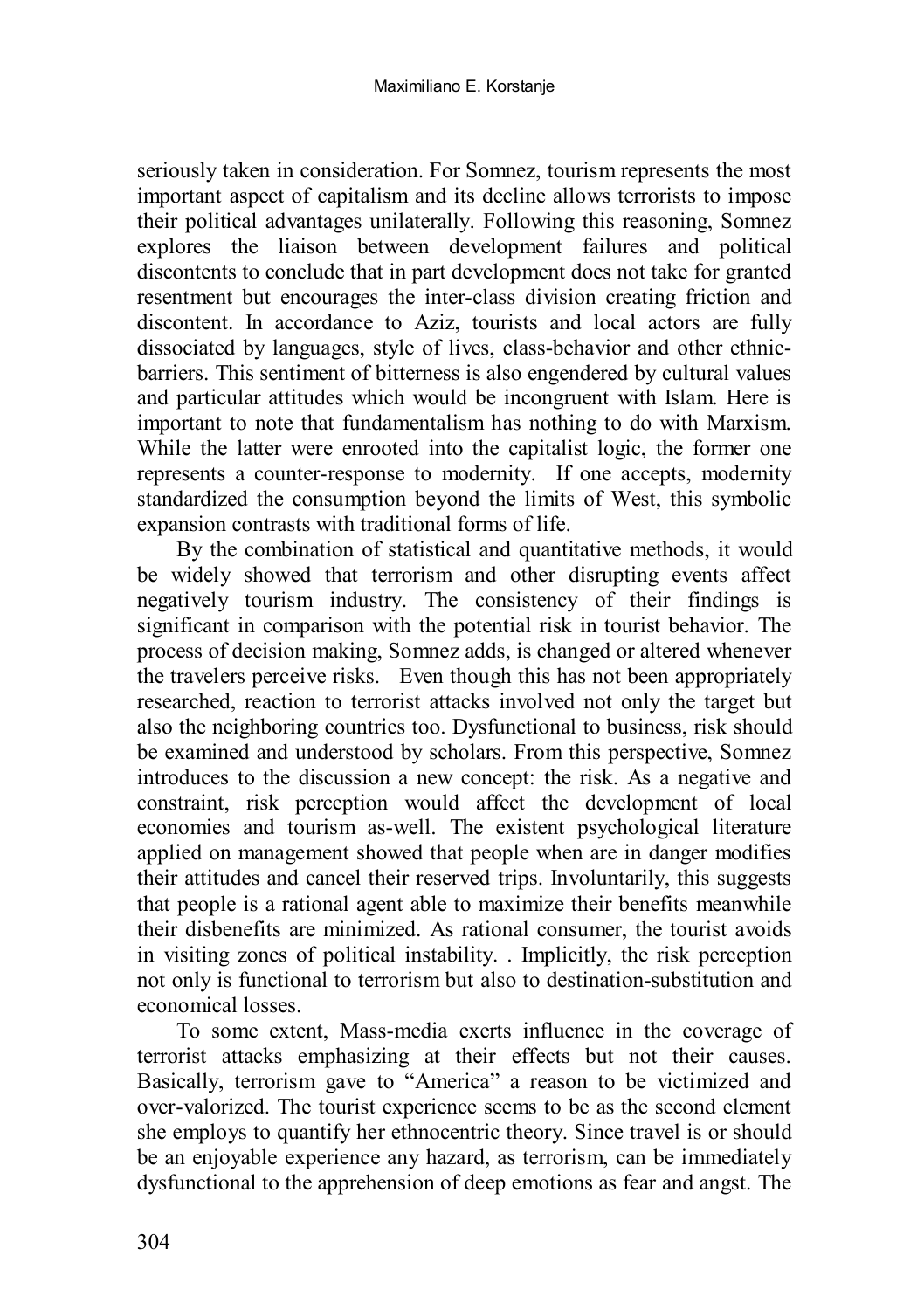publicity of tourism entail peace and safety coupled with democracy or development, both makes from this industry an efficient instrument for betterness. More than a political mechanism, tourism works as a witness that shows to the world what is happening in an undemocratic country, first and foremost when the human rights of locals are vulnerated. Last but not least, destination-image situates as the third element in importance to protect the tourism and developing a stronger industry that eliminates the war and political instability. For Somnez (and many other scholars else who are not aware about the anthropological literature of wars), the peace and trade contributes to improve the homeland safety. Its potentiality is often associated to the possibility to establish democracy as primary priority. She recognizes (but does not give further explanation about the reasons) that tourism and terrorism are inextricably intertwined. For this stance, the prosperity of Nation-state depends upon tourism and development.

It is unfortunate that the continuity of tourism, technology advance has not been tackled off by Somnez. Rather, her development anyway passed convincingly the proof of time and broadly has been utilized by many scholars who are concerned in terrorism issues worldwide. Nonetheless, in the following lines, we will discuss in sharp the conceptual and methodological limitations of her theory which lead involuntarily readers to a one-sided discourse. It is noteworthy the criticism seems not to be against Sevil Somnez whose reputation, trajectory and intellectual honesty should not be in discussion, but to the "American ethnocentrism" some scholars (as Somnez) involuntarily nourishes. Surely, Somnez perhaps envisaged the future of September 2001 but has not further details on respecting to their consequences in the world.

Despite the abundant material and examples provided by Somnez, we have found her text rests on shaky foundations. At a first glance, she views terrorism as a threat of tourism industry in lieu of understanding the reasons behind the phenomenon. Her stance is aimed at giving to policymakers of valid ideas to absorb the negative effects of terrorism. Based her assumptions in managerial literature, which are more concerned to protect their products than agreeing a sense of what terrorism represents, Somnez intends to provide with an all-encompassed framework to understand terrorism as the main troublesome threat for business. Secondly, it is important not to loose the sight that she echoes on an impropriate meaning of risk. There would be a dichotomy (unstudied by academy) between hazards and risk. Whist the former represents any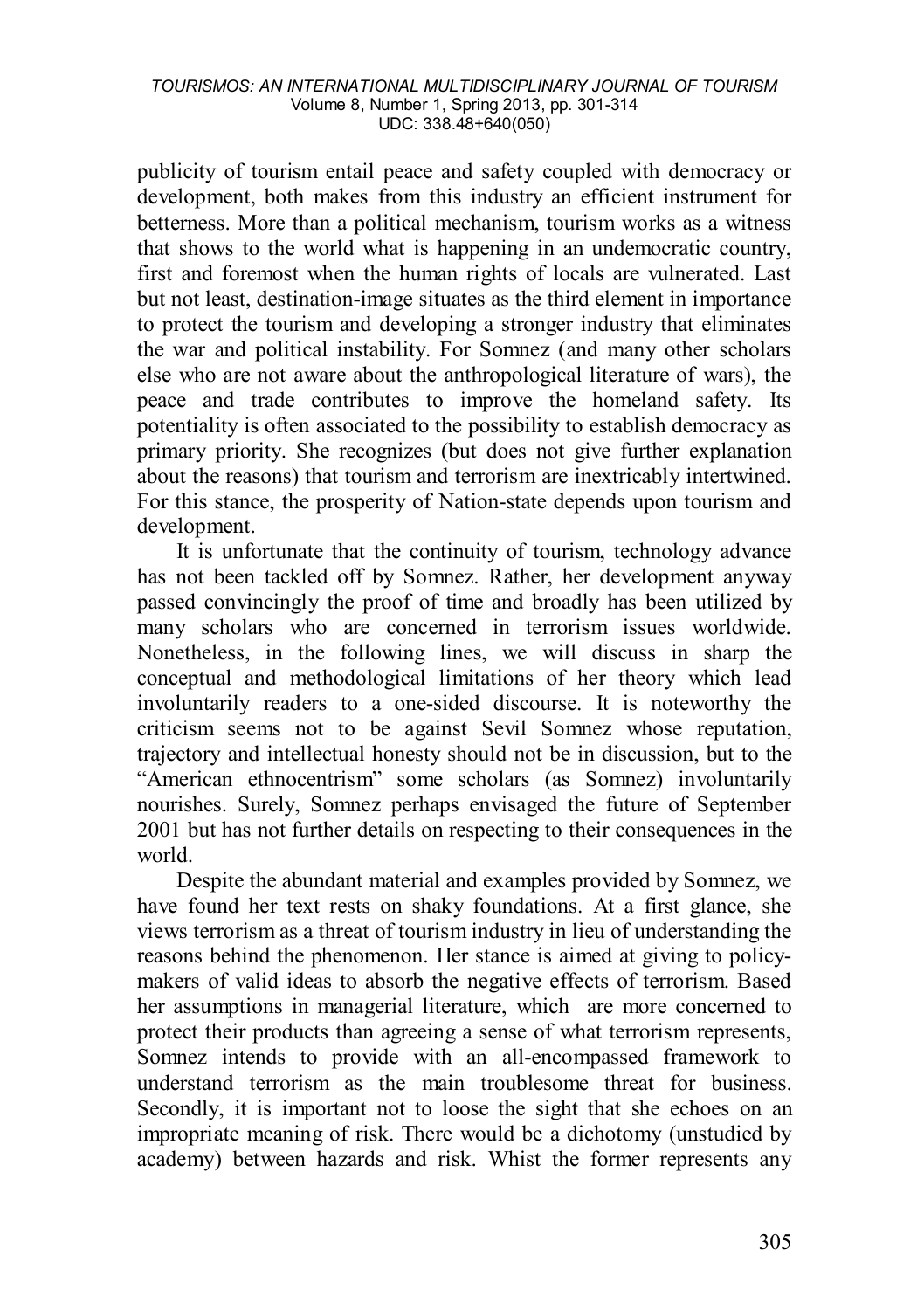event that dangers the security and integrity of a person, the latter one is only elaborated as a construe determined by a previous decision.

Third, Somnez are not familiar with the historical background of Islam and Fundamentalism and some paragraphs she seems to confuse terrorism with violence. Irrespective of their effects, the violence is understood as a political counter-response (not necessarily associated to aggression) to recover the legitimacy. Violence is not conditioned by economic discrepancies as resentment or unhappiness as Somnez put it. Rather violence, by means of fear, allows a profound restructuration of political order (Balandier, 2005). That way, fundamentalists often are convinced of their own faith and do not need to react against external powers (indifference). Terrorists, if we pay attention, have been educated in the best American and British universities and lived long time in these countries. Not only they are familiar with Western culture but also disappointment seems to be the sentiment that moves their hate (once again, they are not religious fundamentalists). Last but not least, there is a strong connection between terrorism and tourism but not for the motives argued by Somnez. Both are processes that form the societal orders and alternate for the technology advance of humanity. Needless to say in next every point and idea will be discussed in depth.

# **Introduction to Islamic Terrorism**

After the terrorist attacks perpetrated in many countries of the world, even in US soil, Americans posed as the epicenter of panic. A much broader sentiment of fear immobilize the American society with serious risks to lead towards a culture of narcissism where specialists are more preoccupied to prevent the next attack than understanding the complexity of the issue. Americans believed not only they were immune to terrorists attacks but also the solution to the conflict in Middle East. 9/11 waked up a crisis within US that immediately was manipulated by State in its favor. Unlike other examples in Argentina or Spain, in US terrorists were treated as enemies of Republic and important resources were re-channeled by Bush's administration in the war on terror (Klein, 2007).

In this vein, Richter and Waugh recognize that the connectedness between tourism and terrorism is related to the vulnerability of travelers and importance that West gives to this industry. The fragility of tourism respecting to politic tension is unable enough to explain the strange seduction of tourism by terrorists. More than a foreign style of life (imported), tourism generates attraction and attention from world public opinion; an attention that terrorists fails to achieve by other means. The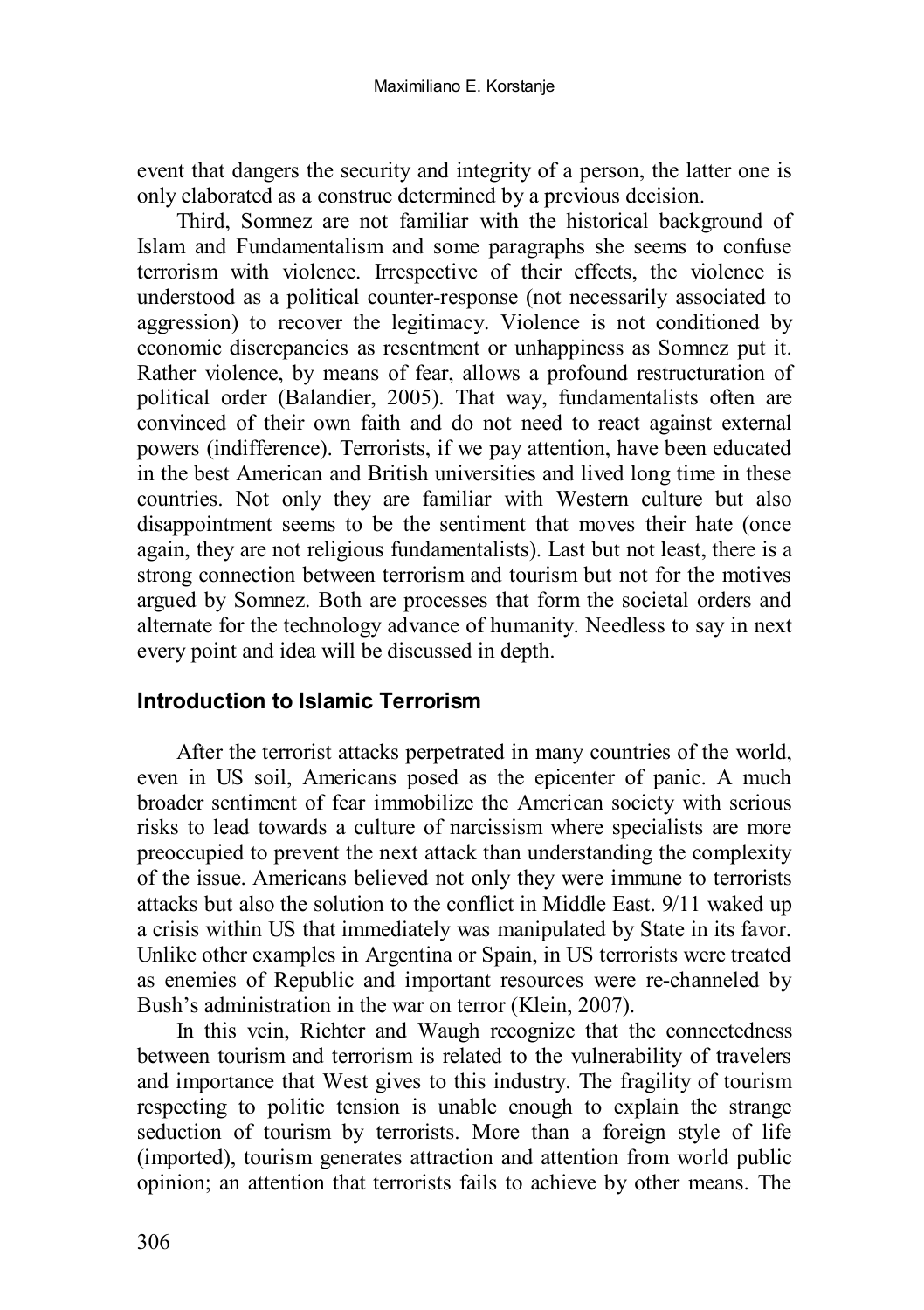travel, as previously discussed, engenders the possibility of an encounter with otherness that not always is nice and pleasant. Philosophically speaking, hospitality and hostility share a similar root. The technology that makes possible the mobility can be the most serious weakness to be capitalized by terrorism.

Starting from the premise that the spirit of terrorism mutates from one State to other at time US exert the violence, O. Ianni suggests that terrorism should be defined as an acting of political violence wherein some or more interests are at stake. Terrorism works as means for the achievement of certain goals. As this given, H. Saint-Pierre (2003) argues that terrorism follows three interconnected facets: a) tactic, b) strategic and c) politic. Whilst the tactic facet of terrorism refers to the fact of gaining more attention from State achieving as maximum of victims and destruction as possible, the strategic level operates in a symbolic spectrum wherein survivors and spectators experience a deeper sentiment of invulnerability because the event reminds that the State was unable to protect the citizenship from an outsider attack.

Furthermore, the vulnerability of potential victims is of paramount importance for terrorism for two main reasons. The first and more important is that victims remind the impotence of nation-state to defend their own citizens. Therefore, the vulnerability of western-tourists often is highlighted as the precondition for terrorism to shorten the axis of power to negotiate directly with the State. Certainly, B. Etienne suggests convincingly that Islam radicalization should be studied coupled to the advance of modernity and imposition of Western-city. If Coram refers to politics conferring to the exemplary hero, the prophet Mohammad, the capacity not only to create the community (umma) but also of gaining power (mulk). In recognition to this, fundamentalism should be understood as a counter-response before the advent of modernity and capitalism. The prophet reveals the legacy of God to be communicated to others who should be circumscribed to a profound reform (islah). The radicalized-Islam is the product of certain unmet needs and promises made by European powers that historically resulted in the exclusion of Arabs pushing them into poverty and marginalization. Under this conjuncture, the call (daawa) is aimed to be heard by all Arabs paves the ways for the consolidation of "Jihad" (holy-war).

The Islamization of Arabs can be understood as a combination of many factors as the poverty, exclusion, the corruption of local rich monarchies, as well as the thirst of European powers for the local resources of Middle East or the on-going failures of Marxists to dissuade population that the history equals to the fight of classes (unlike in Latin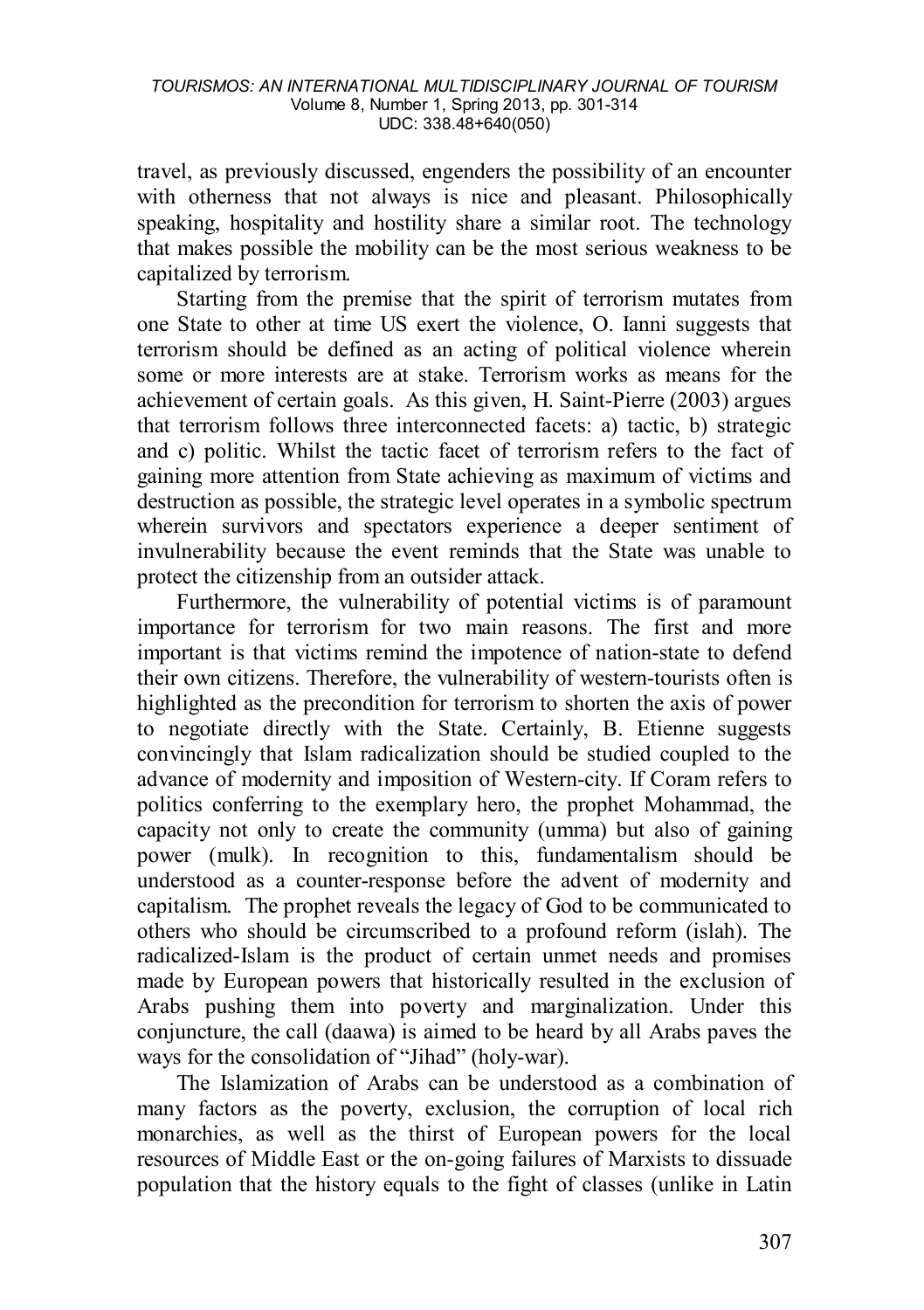America where these theories acted as conduits in politic struggle). The call represents in this way more than an attempt to be redeemed in the battlefield, as it has been misunderstood by European intelligence; it triggers the spiritual transformation necessary to become a "better person to live a better life" but once imperial powers arrived at Middle East, the die was cast. Terrorism, in sum, was a combination of many factors but imperial intervention and the current opened meaning of Coram are of paramount important to understand the phenomenon. Unlike Christianity where the doctrine is determined by an exhaustive code (text), Muslims around Coram structured several senses for interpreting the events. With the passing of centuries, this created a strange situation of internal conflict (among Muslims) that is suspended and unified in case of an outside invasion.

### **Tourism as a form of Resilience**

Why people are being captivated by the disaster and suffering of others represents one of the most striking aspects of dark-tourism. Even though in last years, a countless studies have focused on mass-death as a form of cultural entertainment for West in tourism and hospitality fields (Lennon and Folley, 2000; O'Rourke, 1988; Miles, 2002; Laws, Prideaux and Chon, 2007; Stone, 2005; 2011) Dark tourism can be seen as the legacy of a thanatopic tradition whose roots cannot be yet determined with accuracy by experts. Some scholars consider the current fascination for death stems from Middle Age and the habit by visiting craves and cemeteries during XVIIIth and XIXth centuries (Seaton, 1996; 1999) while others dwelled on the role played by mass-media as the prerequisite for creating tourist-spot with concentration in disasters and human catastrophes (Lennon and Foley, 2000). For some scholars, dark tourism shows a strong dependency of identity and ethnic affiliation because confers to certain group a sentiment of belonging and meaningful experience enrooted in the heritage and lore (Foley and Lennon, 1996). For others dark-tourism can be seen as a simple adaptation to unpredicted situations that connotes a principle of resilience in society. The resilience allows intellectualizing the uncertainty post-disasters.

After a traumatic event or a terrorist attack, the memorial of reconstruction seems to be related to a much broader-seated ethnocentrism. Survivors experience a sentiment of fault that is sometimes redeemed thinking that after all they survived because are specials. Throughout these kinds of rituals, the involving society highlights its own sentiment of superiority creating what specialists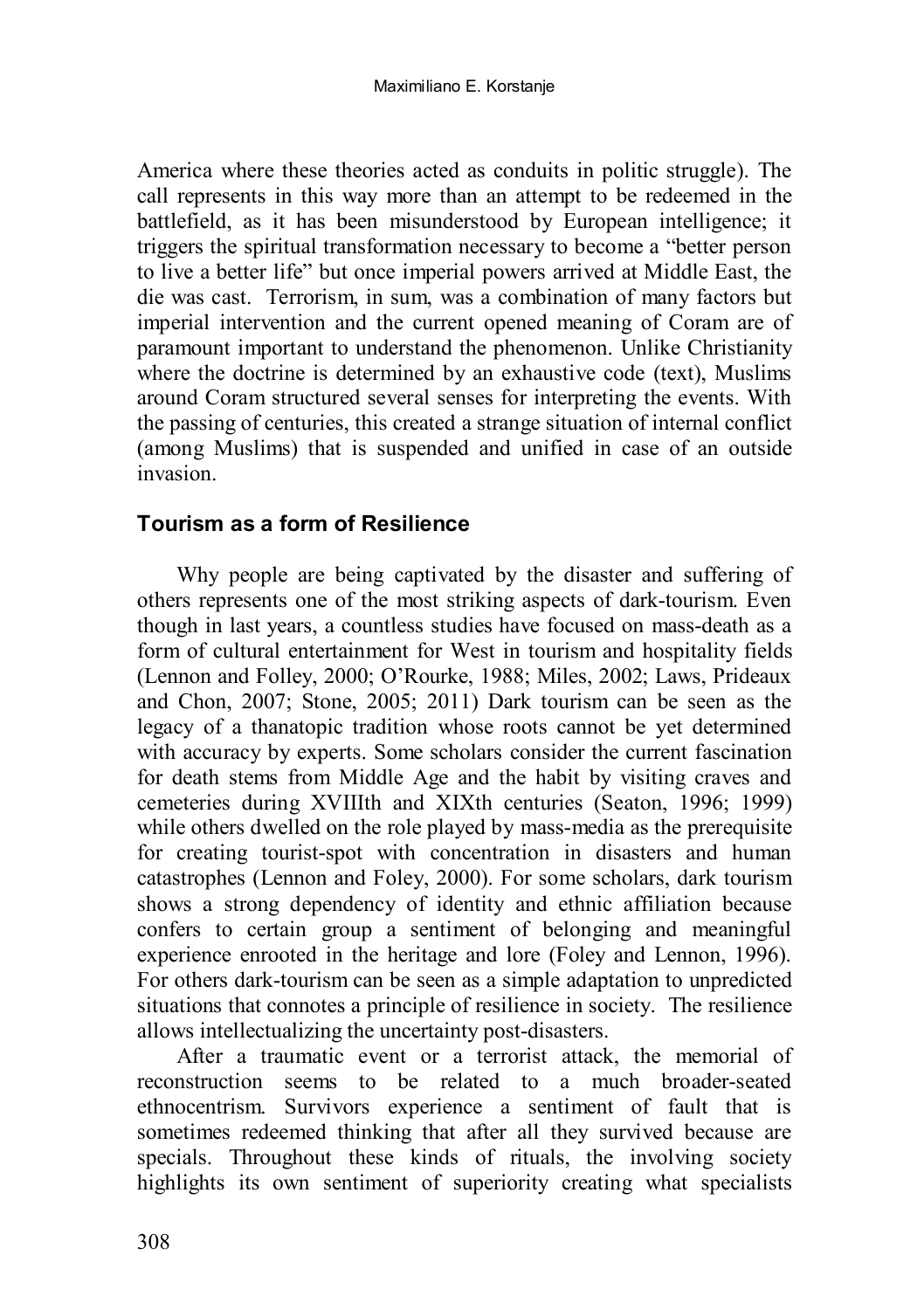denominated "the archetype of disasters". Accompanied with the mythical guidelines that explain how the community was reconstructed, tourism, festivals and event-management elaborate a specific narrative of how the events happened, a new story with emphasis on masculinity, outrage, heroism, and strength. As already explained, the needs of distinction that characterize these types of processes pave the ways for the surfacing of ethnocentric discourses. Unfortunately, this exacerbated discourse not only tends to preserve the power of status-quo but also ignore temporarily those concrete reasons that provoked the unexpected-disaster. As a result of this, societies or communities are inevitably condemned to suffer a similar tragedy again and again. This explains in part the reason why in spite of investing considerable amount of money and efforts in preventing terrorist attacks or natural disasters, the industrialized countries seem to experience more disaster as never before. The emergency is commoditized for tourism to be consumed after recovery process and so forth.

On another hand, tourism not only commercializes the local resources but also helps communities in their recovery process post disasters. In other terms, tourism plays a pivotal role in giving to society an all-encompassed meaning to understand the events and the sense of suffering. Places and lands where the disasters passed (even terrorist attacks) can temporarily experience millionaire losses during one or two seasons but once elapsed a considerable time, the involving place lures thousand of tourists. These visitors are certainly moved by their curiosity. The cycles of tourism are in fact sensible to terrorist attacks but at some extent, terrorism revitalizes and multiplies the attractiveness of involved tourist-destinations. Bali, Egypt and other destinations not only have not fallen in bankruptcy but also gained more strength with the passing of years. Of course, this penchant based on destruction/construction amplifies the economic cycle of capitalism aggravating the social problems and discontents afore-mentioned in other sections. Among the consequences of terrorism, aversion and hate against "Americans" engendered a widespread sentiment of ethnocentrism that gives more value to anglo-citizens than others. As explained, terrorism gives to Americans not only a reason to live and feel the pride of being Americans but a biased view of otherness. Potentially, this point makes them more vulnerable to the manipulation of fear by politicians (Bernstein, 2006; Chomsky, 2004; Altheide, 2006; Baudrillard, 1995; Corey, 2009). D. Harvey (2004) acknowledges that modernity alternates situation of construction with destructions in order for the capital can expand. The mass-consumption is being stimulated by means of cultural entertainment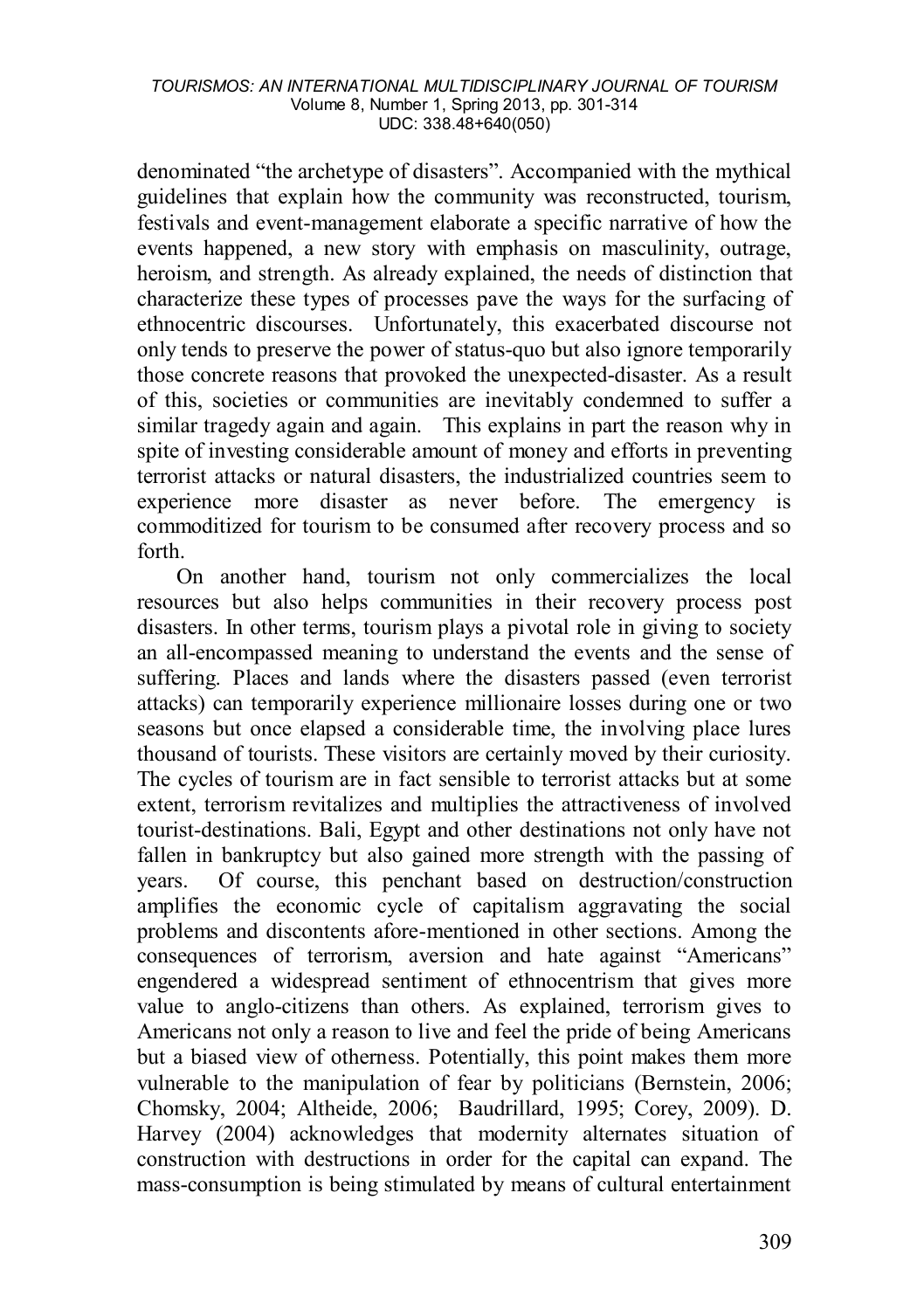and tourist landscapes world wide. The generalized consumption that characterized the life in post-modernity, lead societies to capital stagnant and crises which only can be resolved destroying and recycling the existent places. Wars and terrorism seems to be associated to this tendency and allows the formation of a new political doctrine where the state of emergency is the pretext for a new policy.

From Foucaultian view, the conflict that always remains in the core of society may be diverted towards her external boundaries (this means against an external foe), to achieve further legitimacy and move the necessary resources to enter in the battle; however, whether the state of war ends, this under-laying violence is permutated in forms of local crime, alcoholism, drug abuse, hooliganism and other social pathologies.

What is important to not here in this dichotomy is the fact that State's legitimacy rises by the struggle of its members. Under such a context, for Foucault the history works an as a fertile source to impose a biased narrative keeping people under control (Foucault, 2001; 2006). An argument of this nature is based on what N. Elias´s called the evolution of conflict. From the Elias perspective, wars contribute to the instrumental advances, progress and civilization (Elias, 2002). Nowadays, travels are sings of status and social distinction.

The N. Elias´s upshot is that empires expand taking advantage of some economic, geo-morphological and demographic benefits which sometimes are circumstantial. The growth and expansions of these Empires need from mobility for their purposes. The conflict surfaces as a result of the encounter of imperial interests and local frustrations. One of the more efficient ways to transmit this sentiment of unhappiness is an indirect attack to travelers or citizens of Empire. This creates more ethnocentrism and enhances the sentiment of nationalism that aggravates the problem. The advance of technology and transport-means evolves jointly to a continuance of war and peace.

P. Virilio said that discoveries in technology and mobility bring a temporal myopia because the machine reemplaces the human sense. The techniques in terms of transport and information are a result of the war. One of Virilio´s contributions to philosophy of tourism seems to be that any displacement entails a temporary blindness. Innovation and systematization of transport empties the meaning of present of landscape setting the pace to a new movement, the globalization (Virilio, 1991; 2007). As afore-noted, globalization has been widely expanded to all nation-states worldwide. J. Holloway and E. Pelaez explain that war, conflicts or any state of competition enhances the solidarity among ingroup. The terrorism and consequent war on terror adjust the loyalties of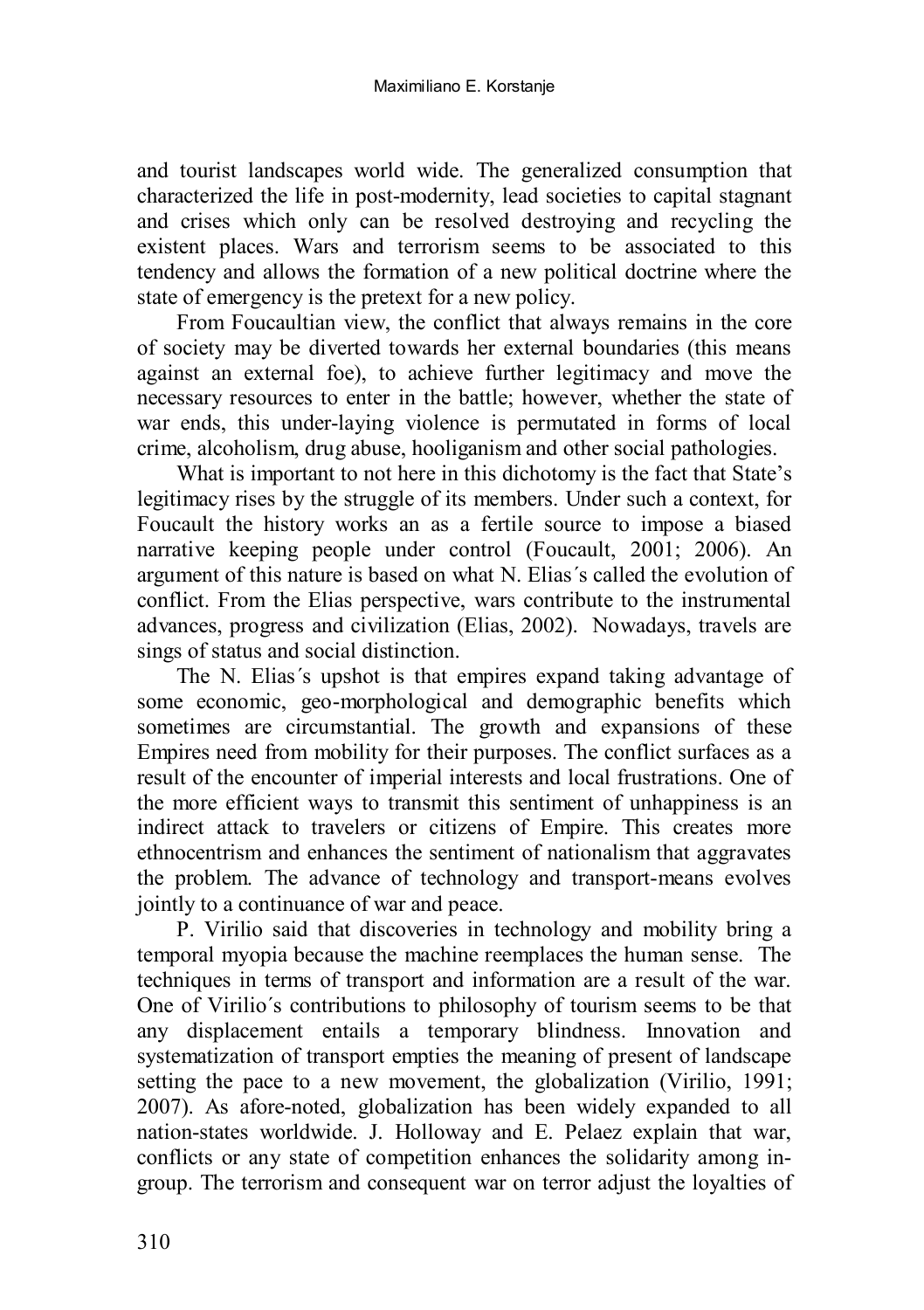#### *TOURISMOS: AN INTERNATIONAL MULTIDISCIPLINARY JOURNAL OF TOURISM* Volume 8, Number 1, Spring 2013, pp. 301-314 UDC: 338.48+640(050)

Americans for one side, and Arabs on other side, to fight a virtual battle where the only winner is the market (Holloway and Pelaez, 2002). Unlike Somnez, Holloway and Pelaez are convinced that political insatiability is aimed at reinforcing the authority of nation-states over their citizens.

# **CONCLUSION**

In foregoing, we have critically examined the argument of Sevil Somnez about tourism and terrorism. The decision process made to conduct a war is complex and its roots remains unstudied by tourism and hospitality literature. Our thesis is that war-peace cycle not only revitalizes the problems of capital accumulations, real-estate and technical advance. Comparative studies of war cycles can contribute to explication of facets of this decision-making process. Most relevant of these facets are those that help us to identify the preventable factors influencing the decision to initiate (and to terminate) a war (Dewey, 1951; 1952; 1967). Unfortunately to the moment there are no algorithms and quantitative studies to focus on the relationship between war, peace, and capital accumulation (financial situation of banks) to determine relevant findings, but at some extent, most likely this was one of the merits of Sevil Somnez, we should not to loose the sight of the compliance between tourism and terrorism. This paper intended to discuss and exerting considerable criticism against Somnez´ development. Once again, we are not saying this well-recognized scholar promote racism and ethnocentrism. Rather, our main thesis is that the paper *Tourism, Terrorism, and Political Instability* shows the tendency of American society as well as its problems to accept the presence of otherness. Problems and limitations in Somnez´s development has been widely examined and highlighted in this conceptual work in order for shedding light to scholars, practitioners, policy-makers, and officials interested in understanding terrorist issues.

### **REFERENCES**

- Abdel-Azim, T.S. (2010). The Relationship between the perception of risk and the decision making process of travel of French tourists: the case of Egypt. *Tourismos, an international Multidisciplinary Journal of Tourism,* Vol. 5, No.2, pp.29-47.
- Altheide, D, (2006). *Terrorist and the Politics of Fear*, 1<sup>st</sup> ed. Oxford, Altamira Press.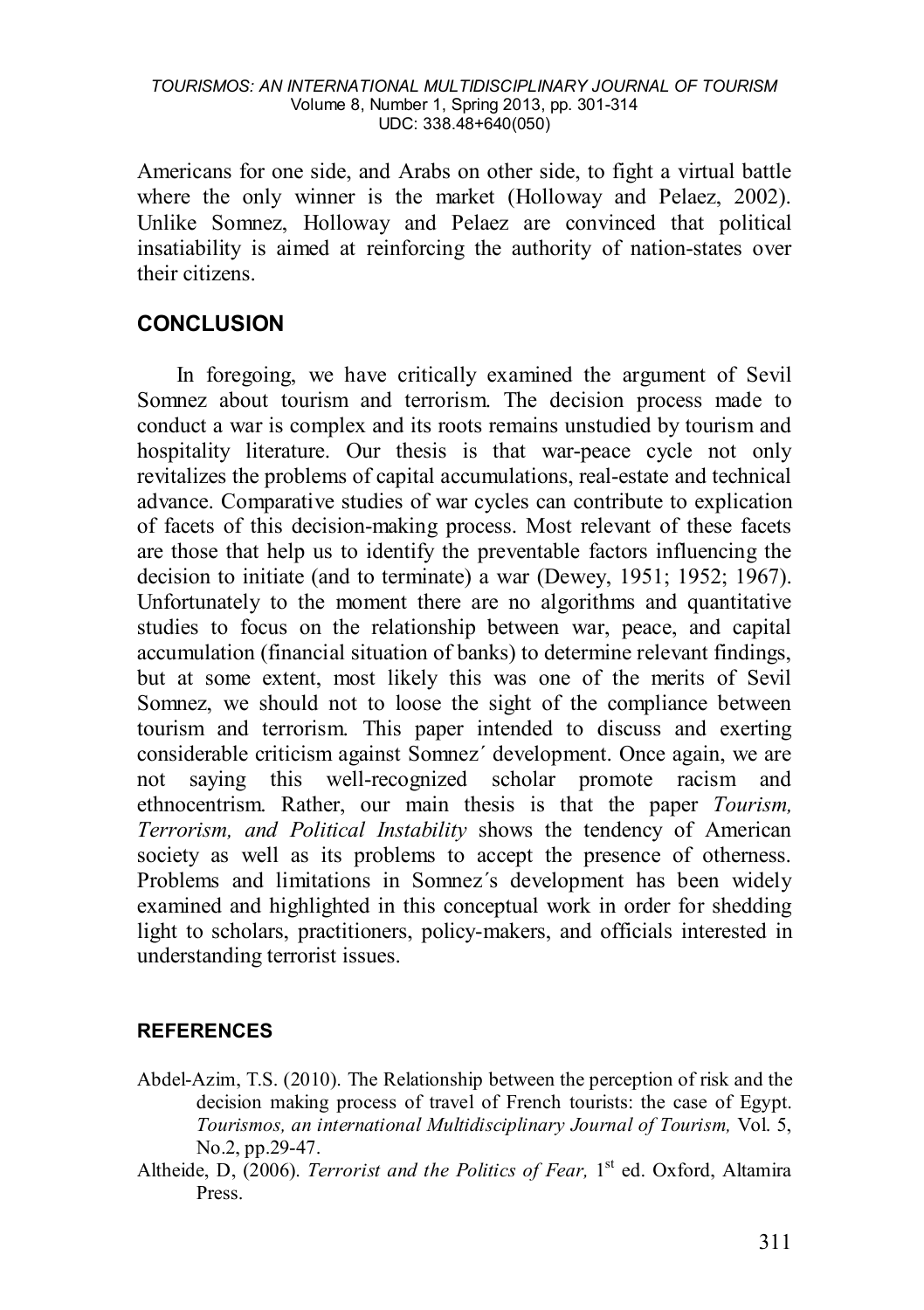- Aziz, H. (1995). Understanding terrorist attacks on Tourist in Egypt. *Tourism Management,* Vol. 16, pp.91-95
- Baudrillard, J. (1995). *The Gulf War Did Not Take Place*, 1<sup>st</sup> ed. Sydney, Power Publications.
- Balandier, G. (2005). *Antropología Política.* Buenos Aires, Ediciones del Sol.
- Bernstein, R. (2006). *The Abuse of Evil. The corruption of politics and religion*  since 9/11, 1<sup>st</sup> ed. Buenos Aires, Katz.
- Bouzon, A. & Devillard, J. (2011). The Management of Uncertainty in Tourism: Strategic paradoxes and Communication. *Tourismos, an international Multidisciplinary Journal of Tourism,* Vol. 6, No.1, pp.53-68.
- homsky, N. (2004). *Quienes son los terroristas: terrorismo ciego, terrorismo de Estado, terrorismo global, kamikazes, Al-Qaeda.* Santiago de Chile, Editorial Aun Creemos en los Sueños.

Corey, R. (2009). *Fear, the history of Political Ideas.* Mexico, Fondo de Cultura Económica.

- Dewey, E.R. (1951). The 57-year cycle in international conflict. *Cycles,* Vol. 2, No.1, pp.4–6.
- Dewey, E.R. (1952). The 142-year cycle in war. *Cycles,* Vol. 3, No.6, pp.201– 204.
- Dewey, E.R. (1967). Systematic Reconnaissance of Cycles in War. *Cycles*, January 1967.
- Elías, N. (2002). *Humana Conditio: consideraciones en torno a la evolución de la humanidad.* Barcelona, Akal Editorial.
- Etienne, B. (1996). *El Islamismo Radical.* Madrid, Siglo XXI.
- Foley, M. & Lennon, J. (1996). Editorial, Heart of Darkness. *International Journal of Heritage Studies,* Vol. 2, No.4, pp.195-197.
- Foucault, M. (2006). *Seguridad, Territorio, Población.* Buenos Aires, Fondo de Cultura Económica.
- Foucault, M. (2001). *Defender la Sociedad.* Buenos Aires, Fondo de Cultura Económica.
- Gray, C.S. (2007). The Implications of Preemptive and Preventive war Doctrines: Reconsideration. Department of the Army, Department of Defense, US Government.

Http://www.strategicstudiesinstitute.army.mil/Pubs/display.cfm?pubid=78 9

- Harvey, P. (2004). *La Condición de la Posmodernidad: investigación sobre los orígenes del cambio cultural.* Buenos Aires, Amorrortu Editores.
- Holloway, J. & Paláez, E. (2002). La guerra de todos los estados contra toda la gente". In A. Ceceña and E. Sader (Eds.) *Guerra Infinita: hegemonía y terror mundial* (pp. 159-166), Buenos Aires: CLACSO.
- Hungtinton, S.P. (1997). *The Clash of Civilizations: Remaking of World Order.*  New York, Touchstone Book.
- Ianni, O. (2003). Sociología del Terrorismo. In E. López (Eds.) *Escritos Sobre el Terrorismo* (pp. 11-43), Buenos Aires: Prometeo.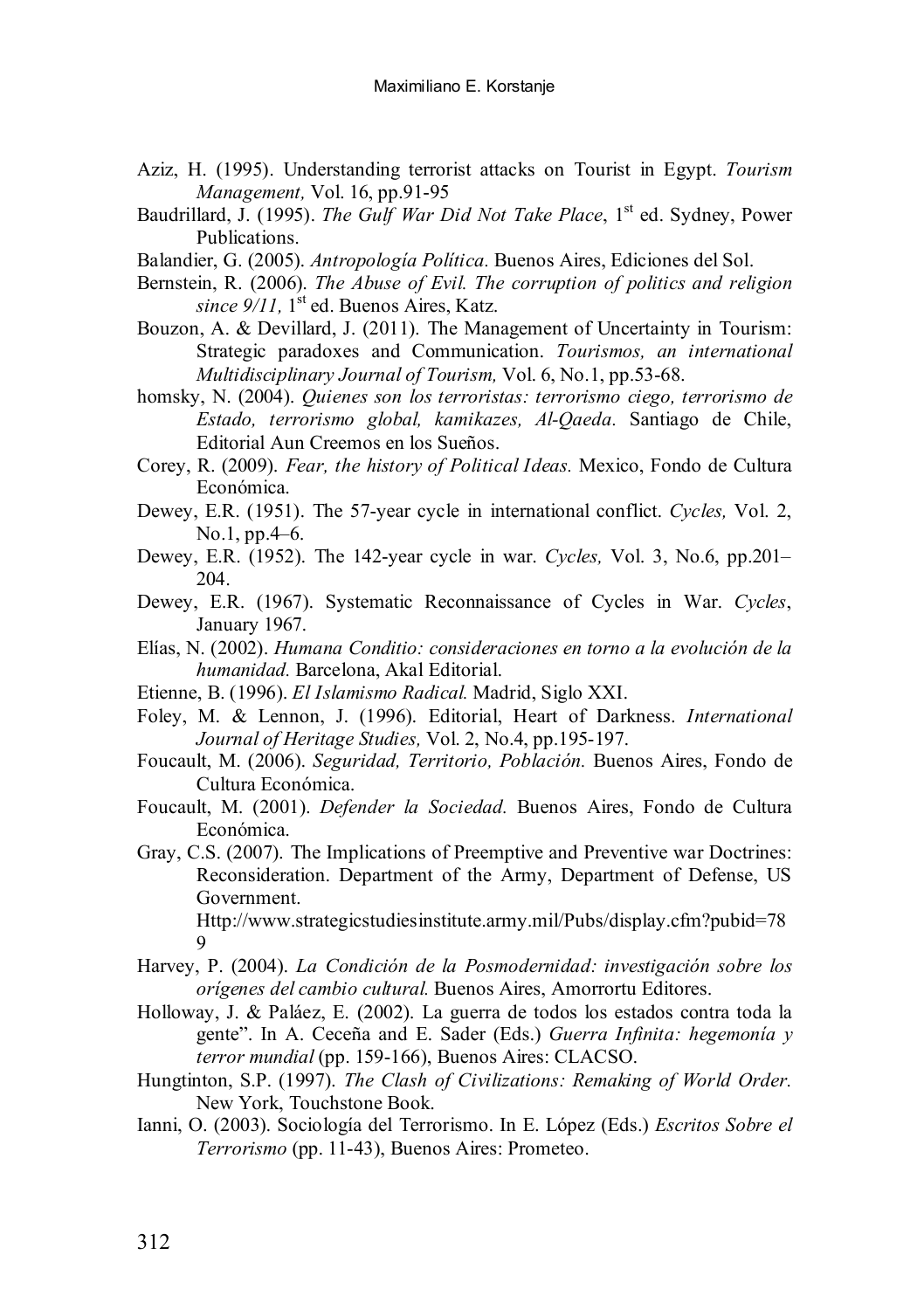#### *TOURISMOS: AN INTERNATIONAL MULTIDISCIPLINARY JOURNAL OF TOURISM* Volume 8, Number 1, Spring 2013, pp. 301-314 UDC: 338.48+640(050)

- Jalil, el S.A. (2010). Images of Egypt in United Kingdom Tour Operators Brochures. *Tourismos, an international Multidisciplinary Journal of Tourism,* Vol. 2, No.1, pp.179-191.
- Klein, N. (2007). *The Shock Doctrine.* Toronto, Random House of Canada.
- Laws, E. Prideaux, B. & Chon, K. (2007). *Crises Management in Tourism.*  Wallingsford, Cab International.
- Lennon, J. & Foley, M. (2000). *Dark Tourism: The attraction of Death and Disasters.* London, Thomson Learning.
- Miles, W. (2002). Auschwitz: museum interpretation and Darker Tourism. *Annals of Tourism Research,* Vol. 29, No.4, pp.1175-1178.
- O´Rourke, P. (1988). *Holidays in Hell.* London, Picador Ed.
- Putra, N.D. & Hitchcock, M. (2007). Terrorism and Tourism in Bali and Southeast Asia. In *Tourism, Development and Terrorism in Bali (voices in development management)* (pp.83-98), Hampshire: Ashgate Publishing.
- Spanou, E. (2007). The Impact of Tourism on the Socio-cultural Structure of Cyprus. *Tourismos, an international Multidisciplinary Journal of Tourism,* Vol. 2, No.1, pp.145-162
- Richter, L. & Waugh, W.L. (1995). Terrorism and tourism as logical companions. In S. Medlik (Eds.) *Managing Tourism* (pp. 318-326), Oxford: Butterworth-Heinemann,
- Saint-Pierre, H. (2003). Guerra de todos contra quién: la necesidad de definir el terrorismo. In E. López (Eds.) *Escritos Sobre el Terrorismo* (pp. 47-72)m Buenos Aires: Prometeo.
- Shin, Y. (2006). An Empirical Study of Peace Tourism Trends between politically divided south and North Korea: past, present and future. *Tourismos, an international Multidisciplinary Journal of Tourism,* Vol. 1, No.1, pp.73-90
- Seaton, A.V. (1996). Guided by the Dark: from Thanatopsis to Thanatourism. *International Journal of Heritage Studies,* Vol. 2, No.4, pp.234-244
- Seaton, A.V. (1999). War and Thanatourism: Waterloo 1815-1914. *Annals of tourism Research,* Vol. 26, No.1, pp.130-158.
- Somnez, S. (1998). Tourism, Terrorism, and Political Instability. *Annals of Tourism Research,* Vol. 25, No.2, pp.416-56.
- Stone, P. (2005). Dark Tourism Consumption A Call for Research. *Ertr, E-Review of Tourism Research,* Vol. 3, No.5, pp.109-117.
- Stone, P. (2011). Dark Tourism and the cadaveric Carnival, mediating life and death narratives at Gunther Von Hagen´s Body Worlds. *Current Issues in Tourism,* In press, pp. 1-17.
- Virilio. P. (1991). *La Inseguridad del Territorio,* 3rd ed. Buenos Aires, La Marca.
- Virilio, P. (2007) *La Ciudad Pánico: el afuera comienza aquí,* 1st ed. Buenos Aires, Libros El Zorzal*.*
- Zizek, S. (2009). *Violence*, 1<sup>st</sup> ed. Buenos Aires, Paidos.

*SUBMITTED: FEB 2012 REVISION SUBMITTED: JUL 2012*